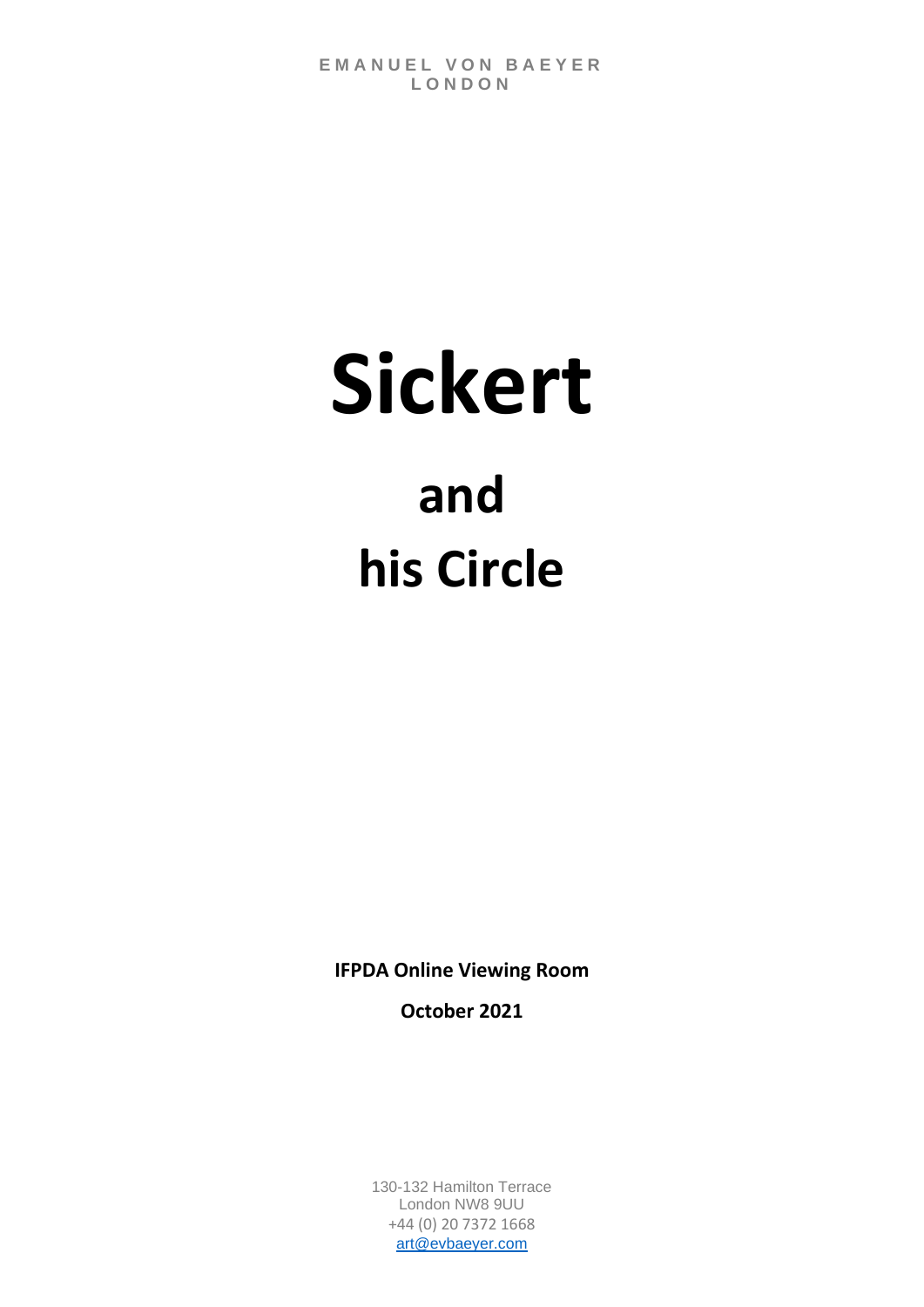**Emanuel von Baeyer London is delighted to present a selection of artworks by Walter Richard Sickert (1860-1942) and his Circle, from an extensive collection visible on our online feature "Upstairs".**

**Covering almost 100 years, the exhibition features 63 paintings, drawings, and prints - often proofs impressions - by Sickert and his immediate circle. Over the course of his career, Sickert was a prolific and gifted painter, draughtsman, printmaker, writer, and teacher. As a tireless experimenter of different techniques, he often returned to the same subjects again and again through different media and approaches, sometimes many years apart.**

**The display includes works by Sickert's master James McNeill Whistler (1834 – 1903), as well as Sickert's French-born fellow student Theodore Roussel (1847 – 1926). Furthermore, the exhibition features works by Sylvia Gosse (1881 – 1968), who was Sickert's pupil, collaborator, and lifelong friend; and Thérèse Lessore (1884 – 1945), the artist's third wife since 1926 until his death.**

**The artworks largely come from a distinguished London private collector who built his collection of Sickert's works over the last thirty-five years with knowledge and enthusiasm, focusing on the artist himself and his circles.**

**"Upstairs" is the top floor of our virtual exhibition space, featuring highly important works, from single objects to extensive collections. This floor is accessible by request only.**

**Please visit<https://www.evbaeyer.com/upstairs/> to request the access and view the full exhibition.**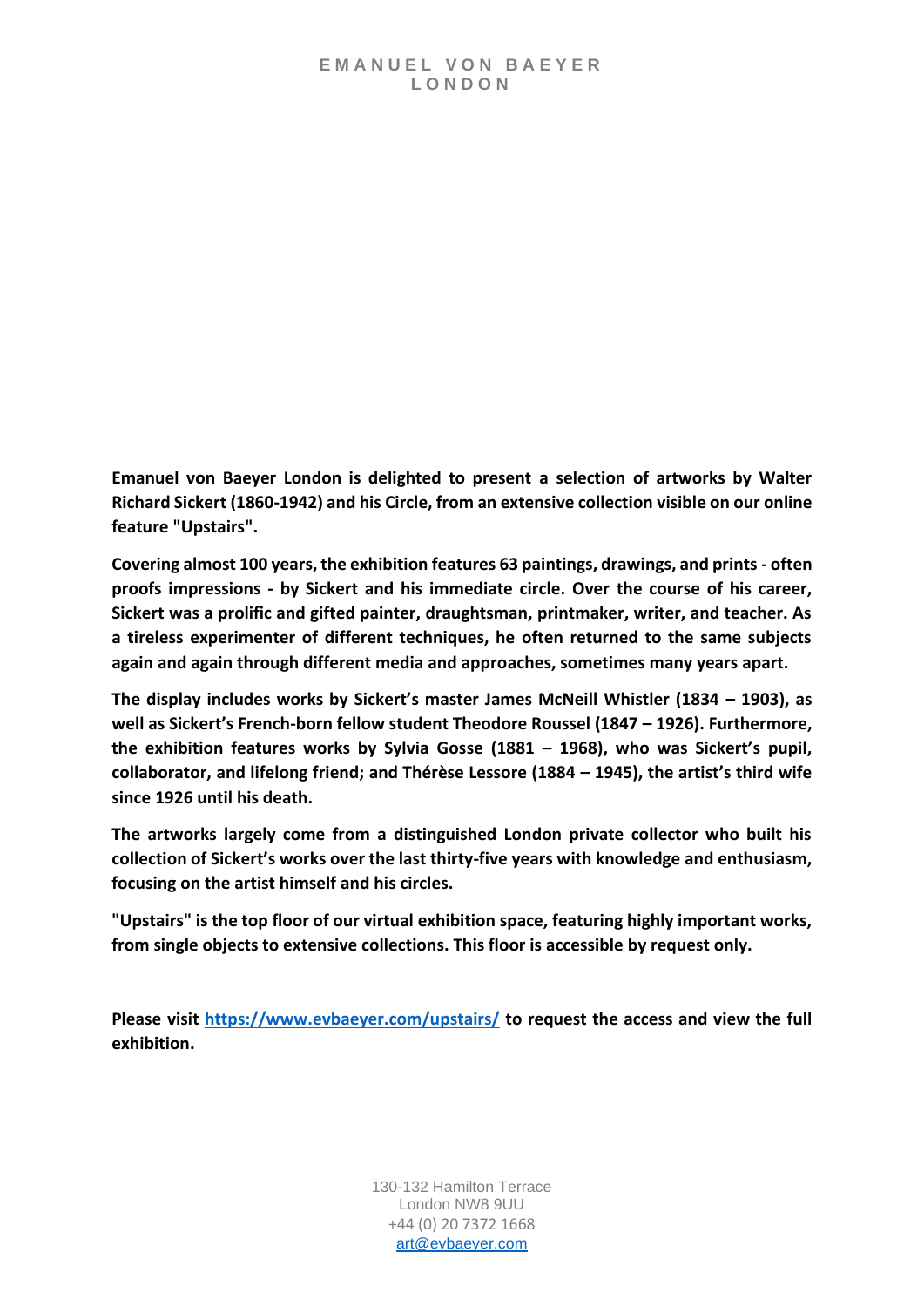# **JAMES ABBOTT MCNEILL WHISTLER 1**

1834 Lowell, MA – 1903 London

**The Riva, No. 1** 1879–80

Etching and drypoint. Size of plate: 19.9/20.5 x 29.7 cm.

Signed and annotated 'imp' in pencil on the tab.

Literature: F. Wedmore. *Whistler's Etchings, A Study and a Catalogue*. London,

1899. No.157.

Kennedy 192.

Glasgow 229 III/IV

Provenance: Christie's Sale, *Old Master & Modern Prints*, 19 September 2007, lot 203.

In 1879 Whistler was declared bankrupt; he had to sell his house in Chelsea and destroy works to keep them from creditors. Such humiliation came after he had been facing huge costs to sue the art critic John Ruskin for libel; a cause that he won, but with little financial reward. The crucial opportunity to escape London was offered to him by the Fine Art Society with the commission of a series of etchings in Venice.

Whistler arrived in Venice in September 1879. He was active there from October 1879 to October 1880 and returned to London the following month.

*The Riva* dates from 1880 and represents the *Riva degli Schiavoni*, seen from the Casa Jankowitz, with the dome of San Marco on the far right (in reverse). A similar view dating from the same period is *Riva, No. 2* [Glasgow 230]. It was published in 1880 as part of the set *Venice, a Series of Twelve Etchings*, known also as the *First Venice Set*. Impressions were printed over many years, the plate being finally cancelled in 1889.

£ 9,500.-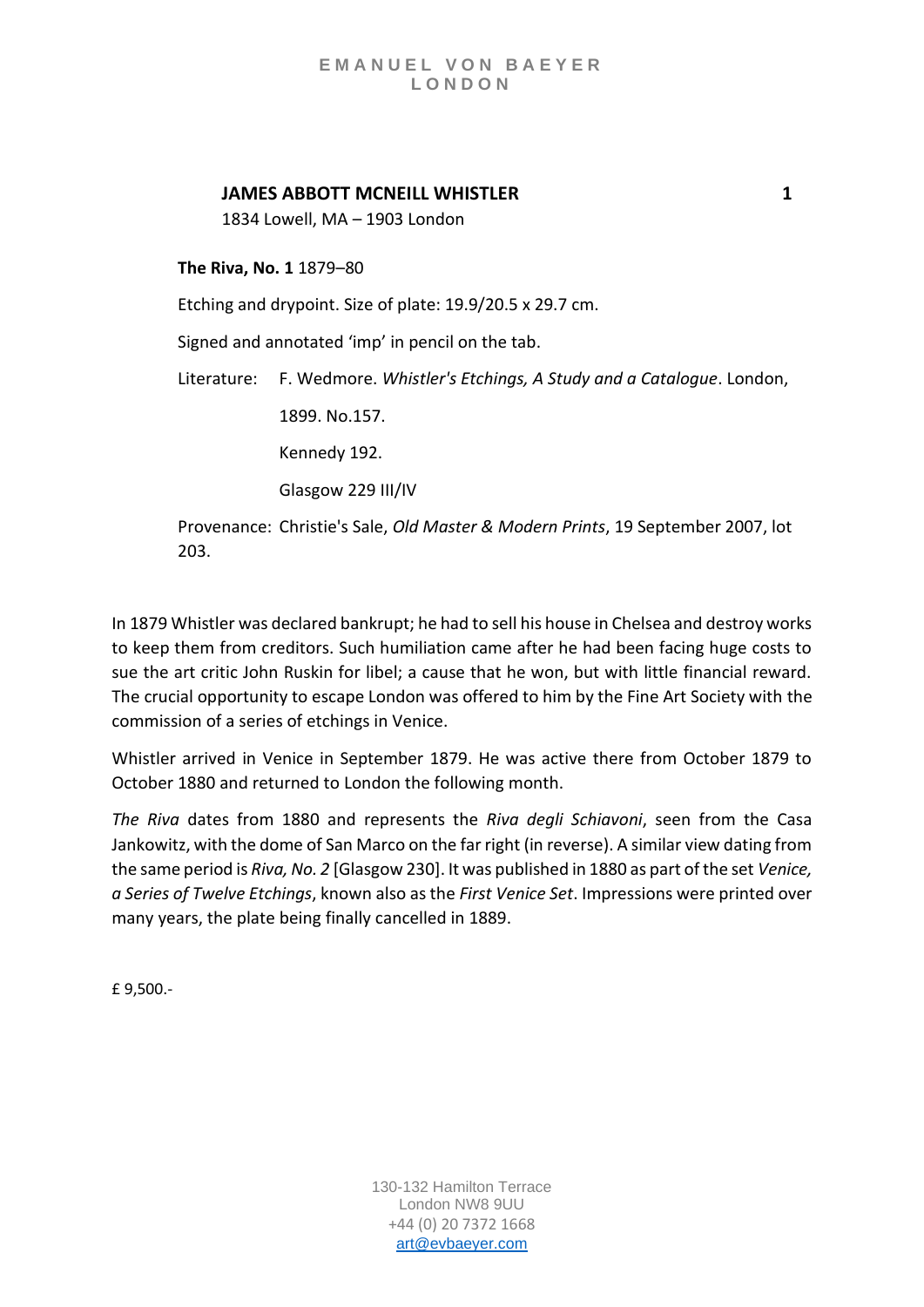# **WALTER RICHARD SICKERT 2**

1860 Munich – 1942 Bath

### **Portrait of a young woman** c. 1890

Pastel on cardboard. 28.5 x 12.4 cm.

Signed below the image.

Literature: Sale Catalogue, The Fine Art Society, *Sickert From Life*, London, 2013, n. 6, illustrated.

Provenance: London, The Fine Art Society, 2013

Exhibitions: London, The Fine Art Society, *Sickert From Life*, 2013, n. 6.

The identity of the lady portrayed in this delicate pastel is not known to us. However, the elegant woman resembles Celia Brunel, Lady Noble (1871 - 1962), portrayed by Sickert in 1905 (Bath, Victoria Art Gallery, inv. BATVG : P : 1948.269). The artist had met her and her husband William Saxton Noble through his close friend and colleague Jacques Emile Blanche.

Alternatively, the sitter could be either Sickert's first wife Ellen Cobden (c.1848 - 1914) or Canadian painter and Sickert's friend Elizabeth Adela Forbes (née Armstrong, 1859 - 1912).



£ 30,000.-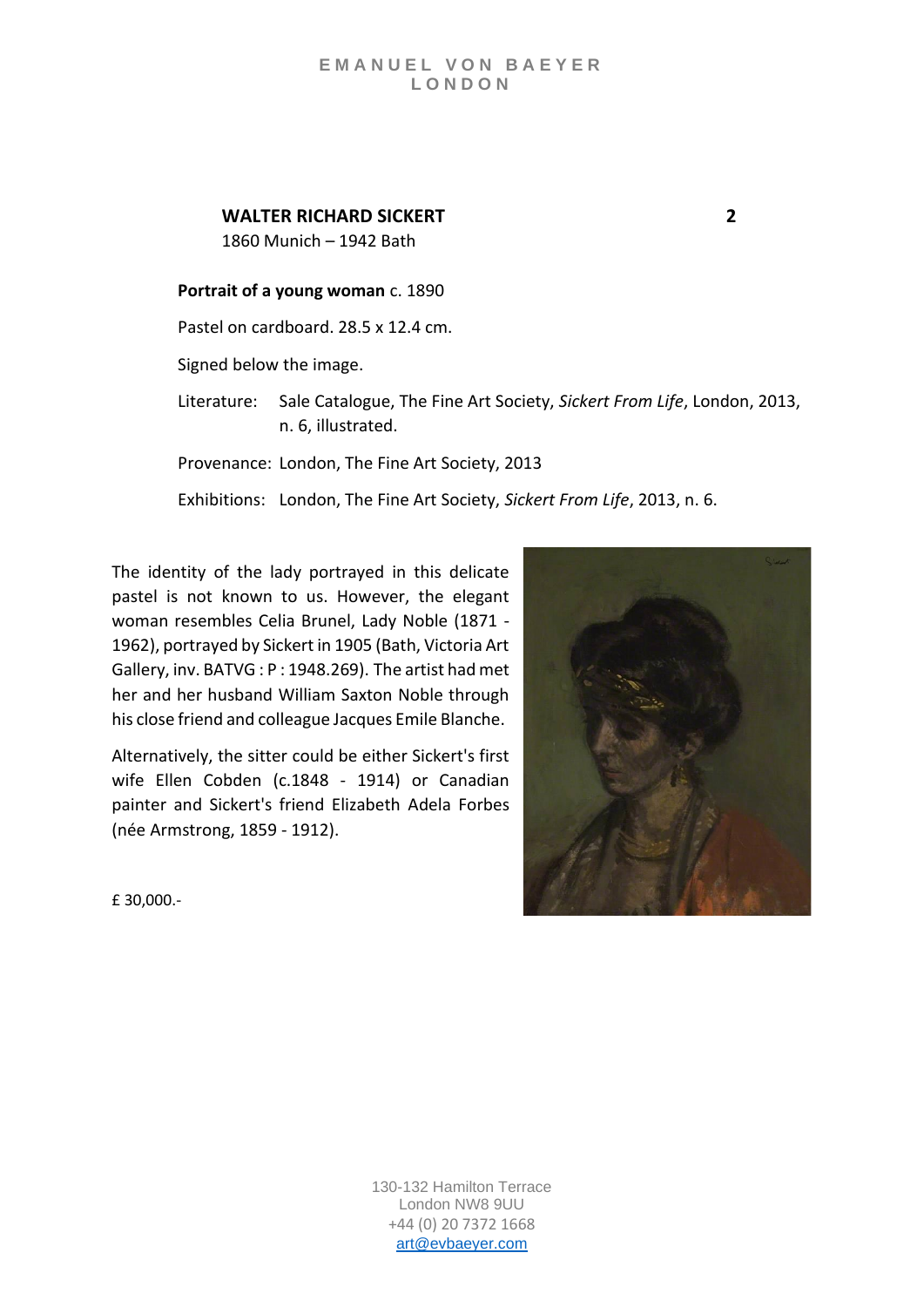# **HENRI CHARLES GUERARD 3**

1846 - Paris - 1897

# **Portrait of count Robert de Montesquiou-Fenzensac after Whistler** c. 1894

Etching, drypoint and roulette. Size of plate: 25.2 x 11 cm. Size of sheet: 33 x 17 cm.

Signed in red ink on the image '*H. Guerard*' (bottom right). Two of the artist's monogram stamps below the image.

Literature: E.F.F. 68.

Proof before lettering and reduction of the plate.

The print is after the painting '*Arrangement in Black and Gold: Comte Robert de Montesquiou-Fezensac'* by Whistler, now in the Frick Collection, New York (inv. 1914.1.131).

£ 950.-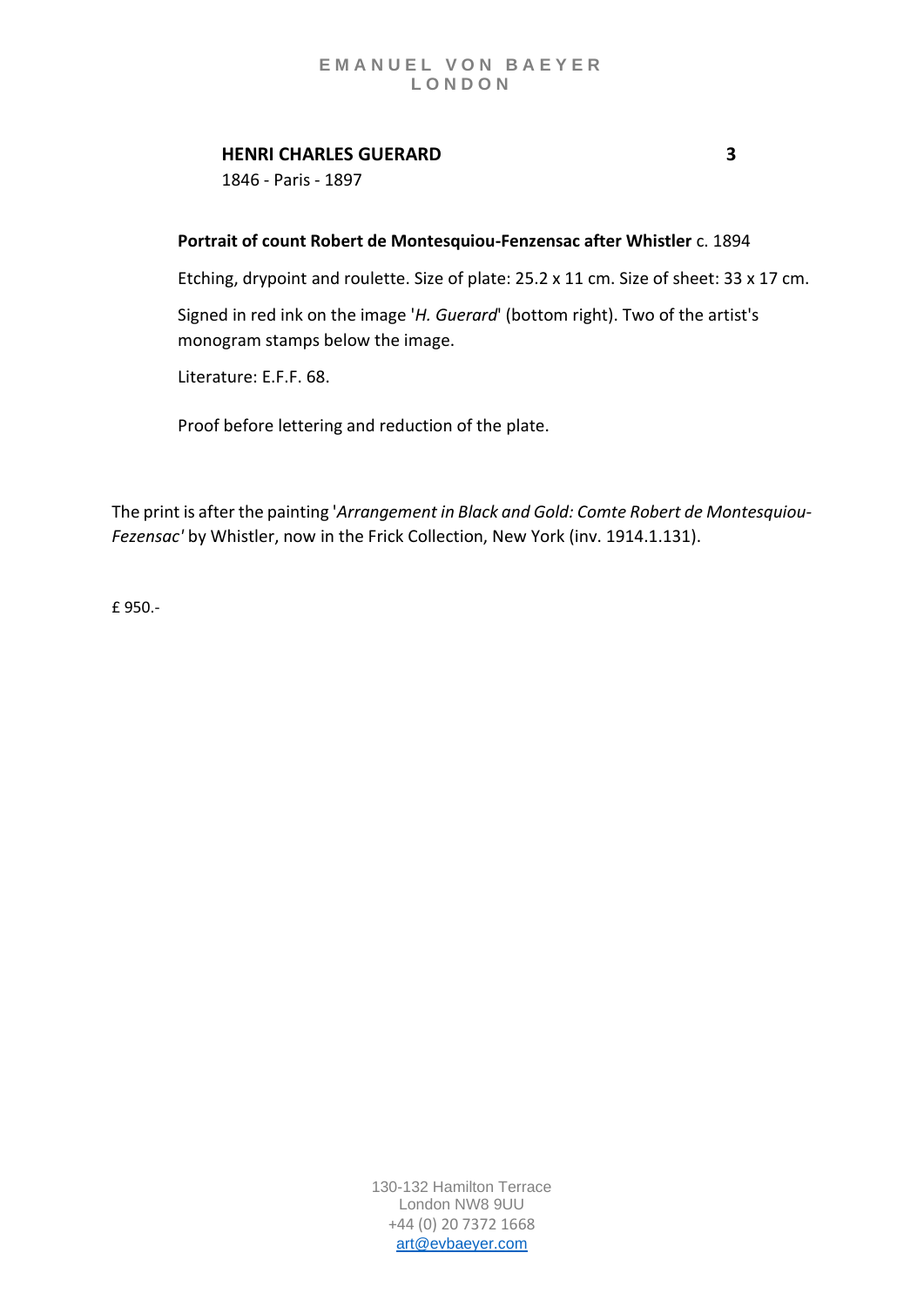# **WALTER RICHARD SICKERT 4**

1860 Munich – 1942 Bath

### **Noctes Ambrosianae** c. 1908

Etching and aquatint. Size of plate: 19.8 x 22.9 cm. Size of sheet: 26.5 x 39.4 cm. Signed in pen and ink with monogram and dedicated *To Evelyn Paul / W.S.*" (lower right), inscribed in pencil "40 Brys. Sq." (lower left)..

Lettered below the image "Noctes Ambrosianae" (centre) and "Sickert" (right). This is the only known impression of the second state (of three), before the second application of aquatint.

Watermark: VAN GELDER ZONEN.

Literature: Bromberg 129, II/III, this impression cited and illustrated p.124. Sale Catalogue, The Fine Art Society, *The Ruth and Joseph Bromberg Collection of Sickert Prints and Drawings,* London, 2004, n. 36, illustrated. Baron 2006, n. 280.9.

Provenance: Given by the artist to Evelyn Paul (1883 - London - 1963); The Ruth and Joseph Bromberg Collection;

With the Fine Art Society, London in 2004.



The print represents one of the top balconies of the Old Middlesex Music Hall in London, where Sickert was a regular. [1] The crowded audience belongs to the poorest Londoner classes, relegated to the cheapest part of the theatre with a reduced view of the stage. Such subject conveys Sickert's interest for both the theatre and identity within the social classes, a matter that would be extensively explored by the Camden Town Group just a few years later. The title *Noctes Ambrosianae* derives from

a series of imaginary dialogues that supposedly took place in the Ambrose's Tavern, published by the Blackwood's Magazine between 1822 and 1835.

The print is related to an oil on canvas of the same title (Nottingham City Museum, NCM 1952- 49) painted by Sickert in 1906, and to several preparatory drawings (Baron 2006, pp. 330-331, No. 280). The same view, framed vertically and with a few differences, is also the subject of another print by the artist titled "The Old Mogul Tavern", another name for the Middlesex Music Hall. The drawing displayed in our exhibition titled "The Old Middlesex", represents the stalls and the orchestra pit of the same chamber hall, perhaps taken from the same point of view as the present etching.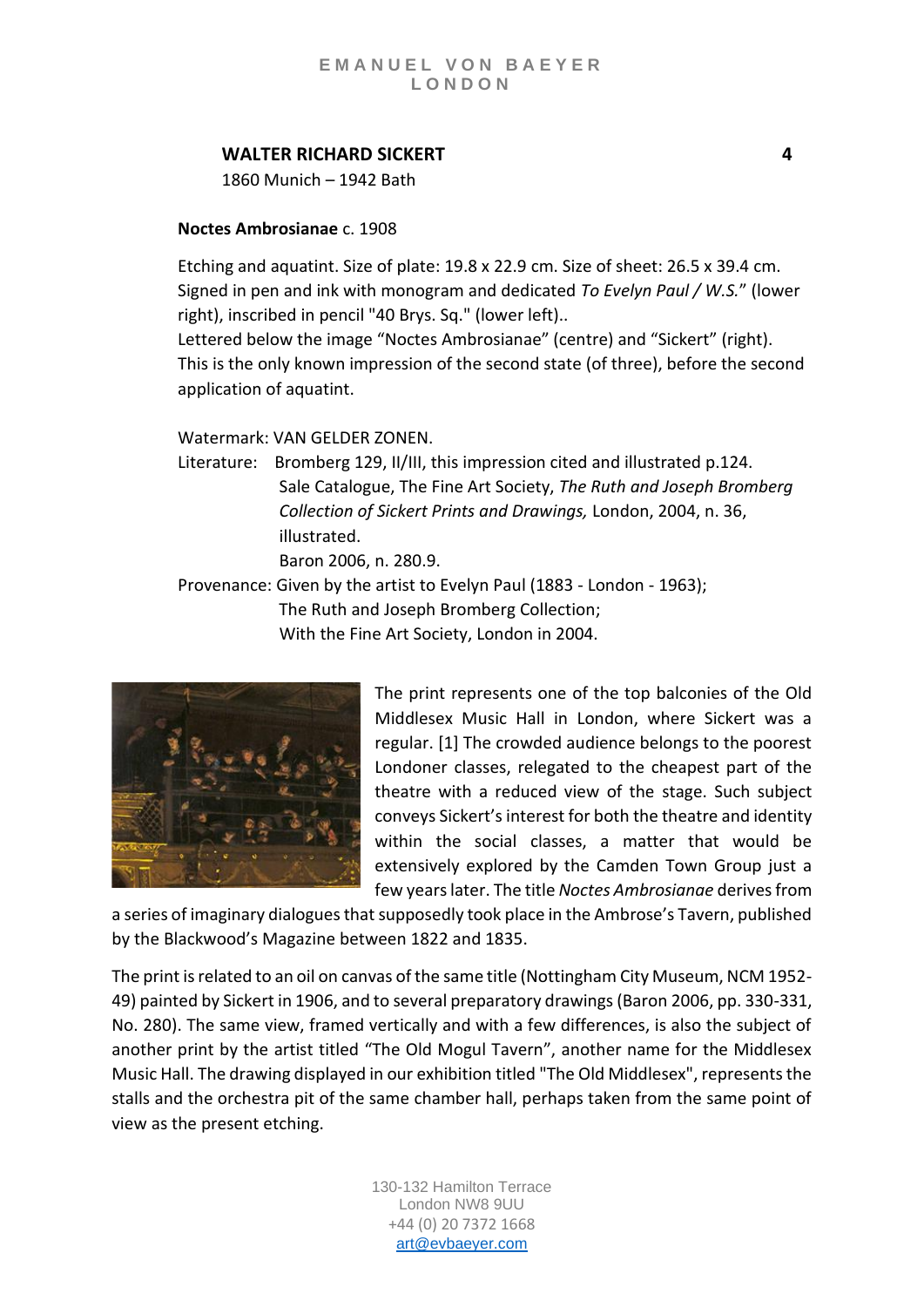The present impression is dedicated to artist Evelyn Paul (1883 - London - 1963), who studied at the South Kensington School of Art and is best known as an illustrator and book illuminator. Evelyn Paul apparently lived at 40 Bryanston Square.

A true artist's proof, folded in four, with a counterproof or offset of a partially visible impression of the same print on the recto on the right. Very intense burr. On a full sheet. On the verso, the offset of part of a newspaper.

£ 12,500.-

[1] In Drury Lane, often called *The Old Mo* after the *Old Mogul Tavern* that started it as the *Mogul Saloon* in 1847, becoming the *Middlesex Music Hall* a few years later. In 1911 the Old Middlesex was rebuilt and transformed into the New Middlesex Theatre of Varieties. Today it is replaced by the Gillian Lynne Theatre.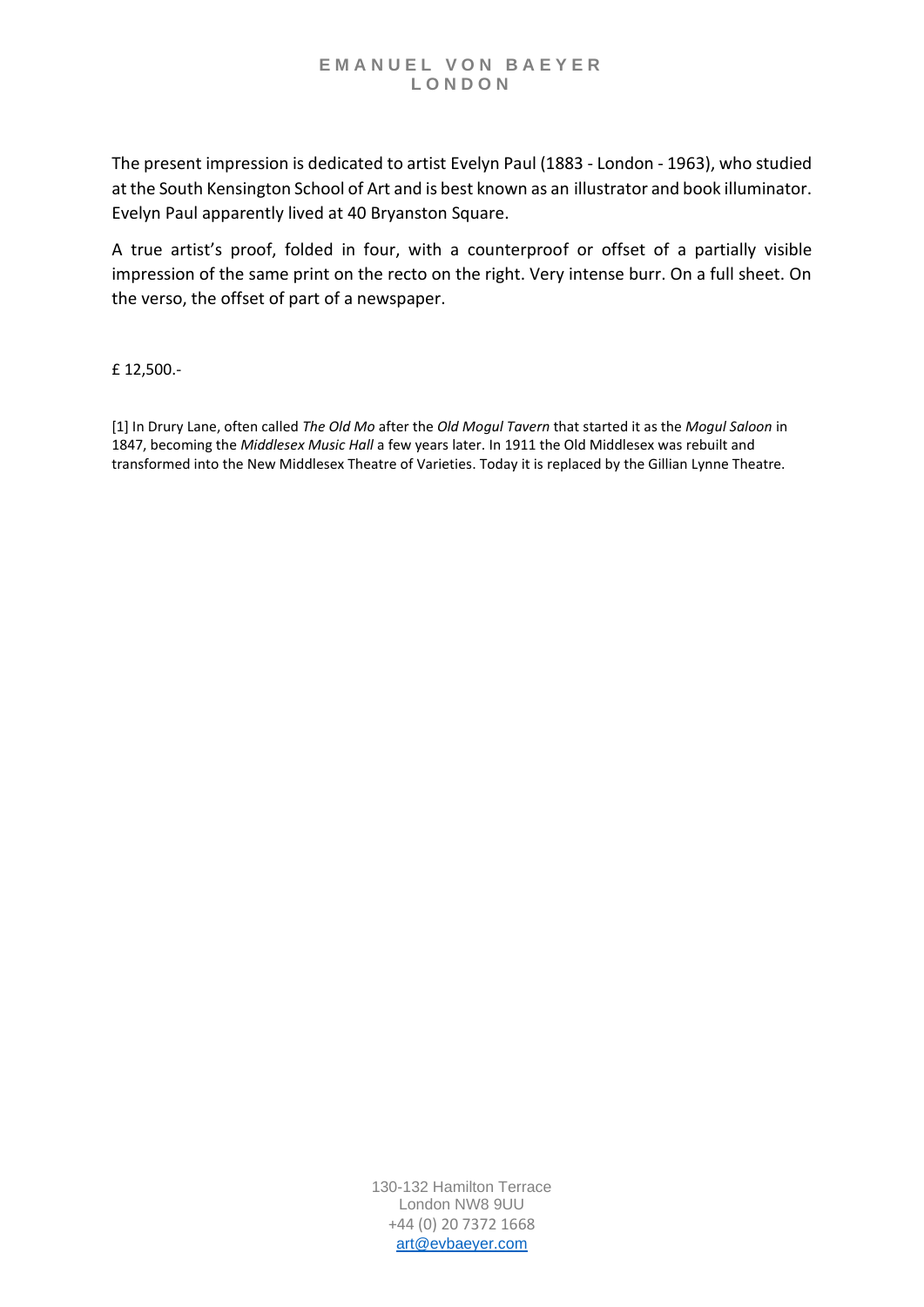# **THEODORE ROUSSEL 5**

1847 Lorient – 1926 Hastings

# **Portrait of Miss Hetty Pettigrew** 1908

Drypoint. Size of plate: 26.1 x 14.8 cm. Size of sheet: 29.1 x 18.2 cm.

Literature: Hausberg 80 II/II.

Total printing: about 21 impressions. Inscribed in pencil *4.4*. Fine impression with margins all around.

Born in Portsmouth in 1867, Harriet, or Hetty, was the oldest of the three Pettigrew sisters, who became professional artist's models after they moved to London in 1884 from the West Country. Hetty was Theodore Roussel's model since the early 1880s, and by the early 1890s was living with her two sisters in Fulham, not far from the artist's home on Parson's Green (Hausberg, p. 107). Hetty was not just Roussel's model; she was her studio assistant, possibly her pupil, and also his mistress, giving birth to their child Iris around 1900.

Her sister Rose was Sickert's model in the 1880s.

£ 1,800.-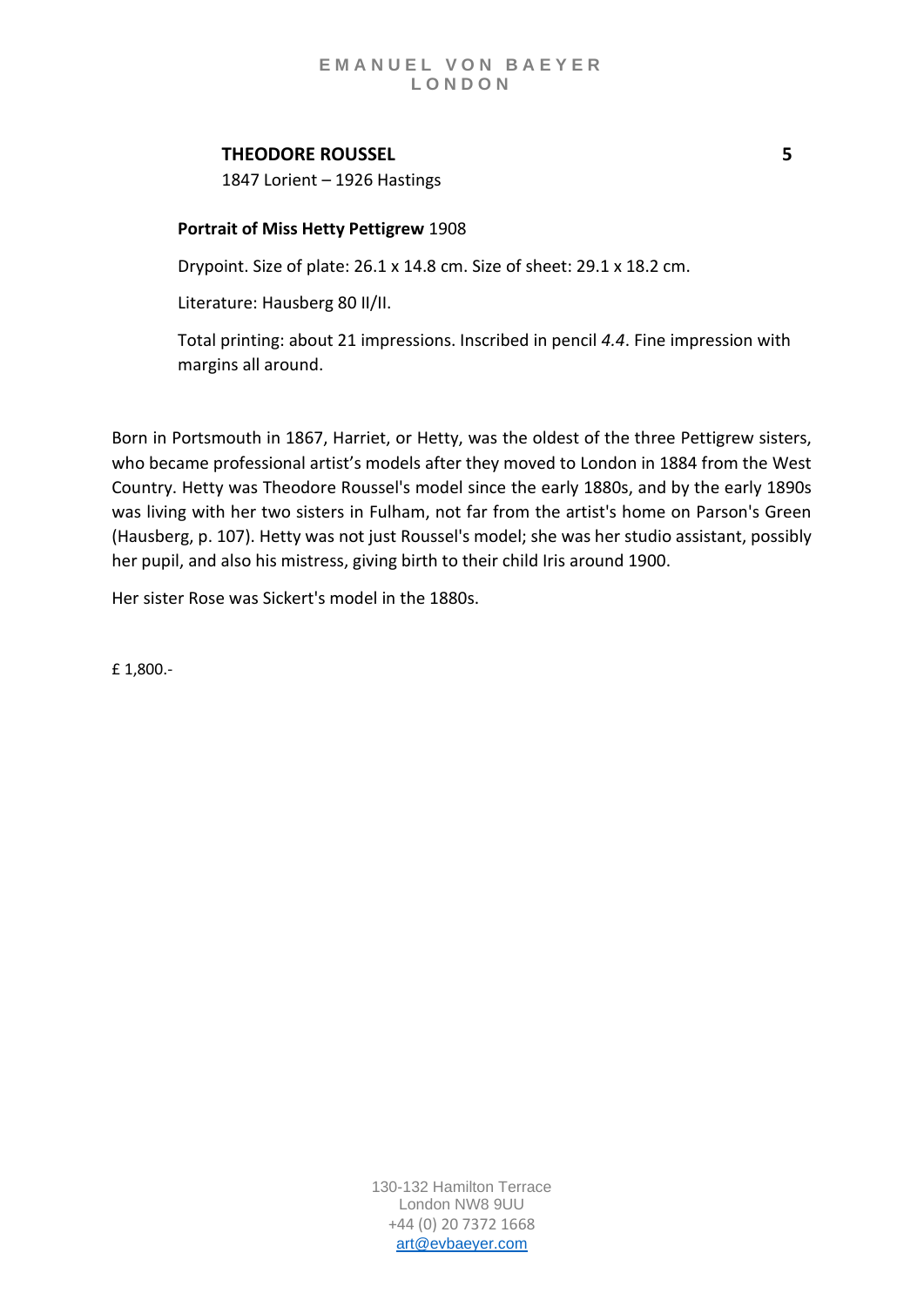# **WALTER RICHARD SICKERT 6**

1860 Munich – 1942 Bath

# **The Old Middlesex** c. 1906

Pen and brown ink, black chalk, heightened with white. Size of sheet: 22.5 x 31 cm.

- Literature: Not in Baron 2006, but confirmed by her for the Sotheby's Sale in 2015.
- Provenance: Anonymous; acquired by his mother in the 1980s and thence by descent; Sotheby's Sale, *Modern & Post-War British Art*, 17 - 18 November

2015, London, lot 141.

The present drawing represents part of the stalls and orchestra pit during a performance in the Old Middlesex chamber hall in London, where Sickert was a regular. Located in Drury Lane, the Old Middlesex was often called The Old Mo, after the Old Mogul Tavern that started it as the Mogul Saloon in 1847. It became the Middlesex Music Hall a few years later. In 1911, the Old Middlesex was rebuilt and transformed into the New Middlesex Theatre of Varieties. Today it is the Gillian Lynne Theatre.

The view is taken either from the circle or the balcony on the left of the stage. The presence of a matchbox inside an ashtray and a poster of the show with two dancers in the bottom right hand corner of the image increases our spatial perception of the theatre.



The drawing is one of the composition studies for the painting *The Old Middlesex*, executed by Sickert in 1906 (The Beaverbrook Art Gallery, Fredericton, NB, Canada; Baron 2006, n. 282) and the prints of the same title that followed it [2] [The](https://www.evbaeyer.com/upstairs/exhibitions/sickert-and-his-circle/artwork-35/?preview=Aph4iech2thaxah6)  [drawing of the same title displayed in our exhibition](https://www.evbaeyer.com/upstairs/exhibitions/sickert-and-his-circle/artwork-35/?preview=Aph4iech2thaxah6) probably features some of the first sketches for the present drawing, such as the detail of the wind musician. The [etching Noctes](https://www.evbaeyer.com/upstairs/exhibitions/sickert-and-his-circle/artwork-32/?preview=Aph4iech2thaxah6)  *[Ambrosianae](https://www.evbaeyer.com/upstairs/exhibitions/sickert-and-his-circle/artwork-32/?preview=Aph4iech2thaxah6)*, also displayed in our exhibition, represents the

top balconies of the same chamber hall, perhaps taken from the same point of view as the present drawing.

£ 18,500.-

[1] The print was first published in 1907 (Bromberg 127). A large plate of the print was published in 1910 and a small one in 1914 (Bromberg 136, 158).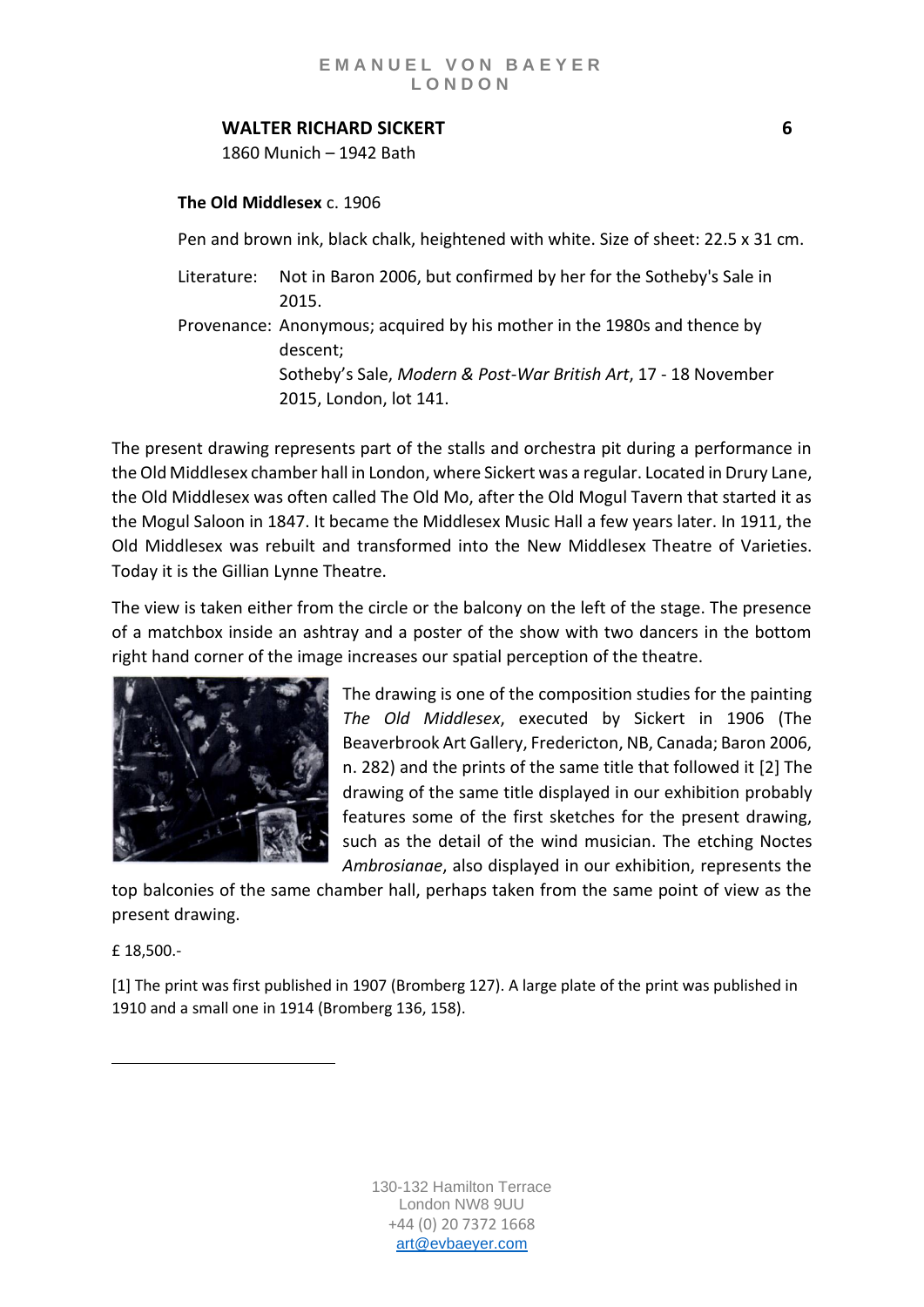# **SYLVIA GOSSE 7**

1881 - London - 1968

# **Violinist Tuning Up** 1918

Etching. Size of plate: 12.2 x 8.4 cm. Size of sheet: 20 x 13.2 cm. Signed in pencil and inscribed *The Fiddler 1918* Literature: Sale Catalogue*,* Michael Parkin Gallery, *Sylvia Gosse 1881-1968. Paintings and Prints,* London, 1989, n. 106. Exhibition Catalogue, *Exhibition of Etchings and Lithography by Miss Sylvia Gosse, A.R.E.*, P. & D. Colnaghi & Co., London 1925. Provenance: T & R Annan, Glasgow; Ewan Mundy Fine Art.



In this etching, Gosse depicts a man nicknamed 'Old Heffel', who was presumably beggar fiddler. Walter Sickert made a series of paintings and etchings c. 1916–19 of the same man, including *Old Heffel of Rowton House* c.1916 (Dunedin Public Art Gallery, reproduced in W. Baron, *Sickert: Paintings and Drawings*, London 2006, no.457.1). Gosse probably drew Old Heffel in one of the Rowton House hostels, which had been set up in the late nineteenth century by the philanthropist Lord Rowton to house working men. One of the hostels, Arlington House, was built in 1905 in Camden Town; it is likely that this is the location depicted. [1]

In 1909, Sylvia Gosse began studying etching after meeting Walter Sickert. She was taught by him first at the Westminster Technical Institute and then at his new etching school at 209 Hampstead Road which soon expanded the curriculum to include drawing and painting. She began teaching at the school in 1910 when she also became a partner there (it was renamed the 'Sickert and Gosse School of Painting and Etching'). Sylvia's style was hugely influenced by Sickert; she adopted his choices of subject matter and working practices. [2]

In 1926, Gosse was elected a member of the Royal Society of Painter-Etchers and Engravers. There are collections of her prints and drawings in the British Museum, London and the Ashmolean Museum, Oxford. [3]

£ 850.-

[1] W. Baron, *Sickert, Paintings & Drawings*, London, 2006, pp. 432-433.

[2] M. Parkin, *Sylvia Gosse 1881-1968, Paintings and Prints*, London, 1989.

[3] *Sylvia Gosse, The Old Violinist, c.1918-19*, in Helena Bonett, Ysanne Holt, Jennifer Mundy (eds.), The Camden Town Group in Context, Tate Research Publication, May 2012.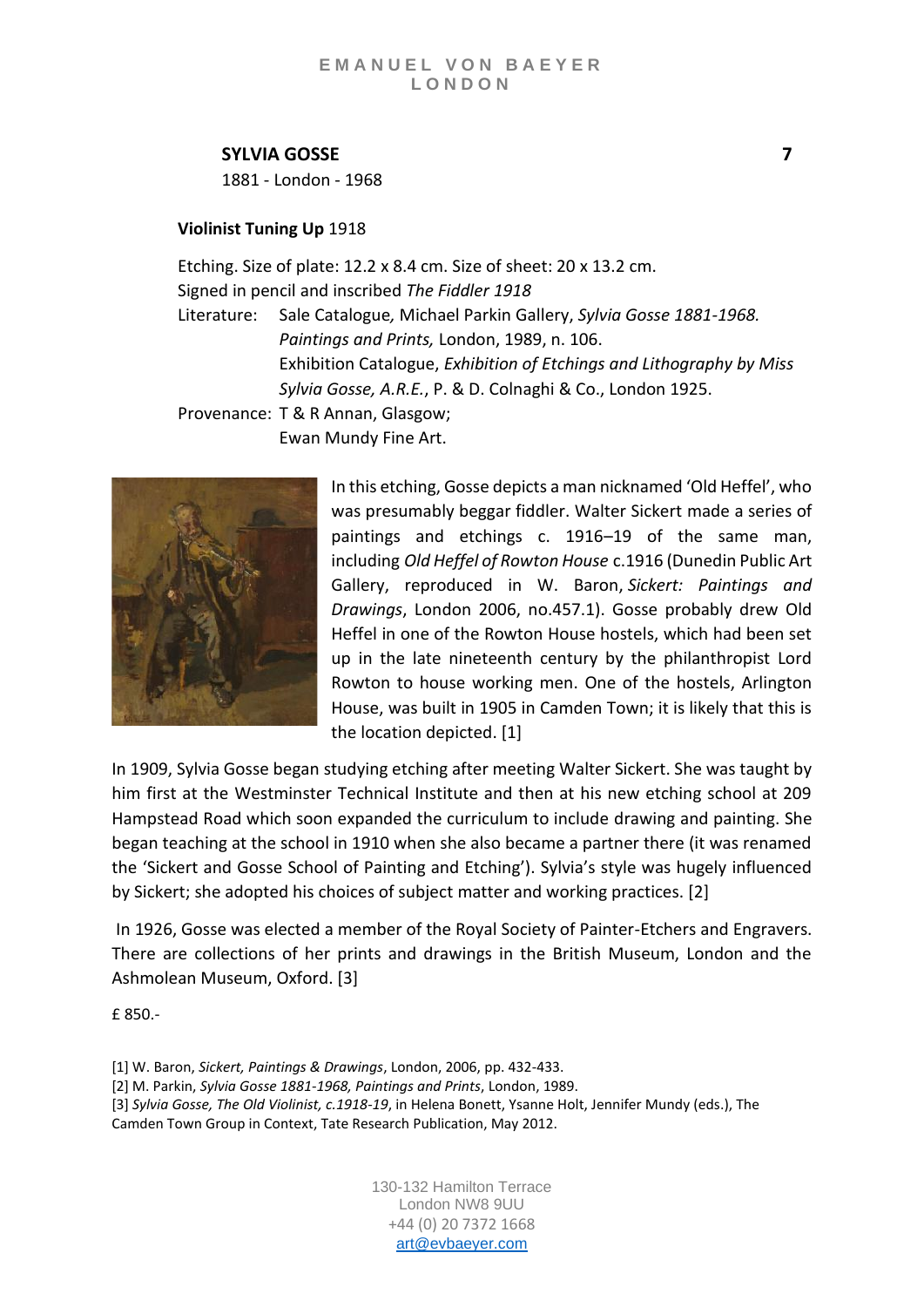# **WALTER RICHARD SICKERT 8**

1860 Munich – 1942 Bath

# **L'armoire à Glace** 1922

Etching. Size of plate: 28.2 x 17 cm. Size of sheet: 38 x 26.5 cm.

Lettered within image "St. 1922." (at lower left corner) and "Rue Aguado -" (lower right corner), beneath image "Sickert inv del et sc." (lower left, immediately beneath image) and "L'ARMOIRE A GLACE" (centre). Signed in pencil below the platemark (lower right corner).

Inscribed in pencil *Mon rêve ça a toujours été d'avoiur une armoire à glace!* (My dream has always been to have a mirrored wardrobe). Bromberg records other impressions in the first state that bear an identical inscription (Bromberg p. 251).

Literature: Bromberg 200, III/III.

Provenance: The Fine Art Society, London, 2008.



An open door leads us toward an intimate space where a woman is sitting next to a mirrored wardrobe, the *armoire à glace* of the title, that reflects part of the bed in the room. The model is Sickert's loyal maid, the French Marie Pepin. With an inscription on the bottom right of the sheet, the artist himself reveals that the scene was depicted in Rue Aguado, in the Dieppe flat alongside the Normandy seashore, where he lived as a lessee between 1920-1922. Such subject can be considered the French counterpart of the Londoners' working-class domestic interiors represented by the Sickert during his Camden Town period.

After this etching and several preparatory drawings, in 1924 Sickert painted a finished oil on canvas of the same name (London, Tate

Collections, inv. N05313), which features only a few differences compared to our print.

£ 2,400.-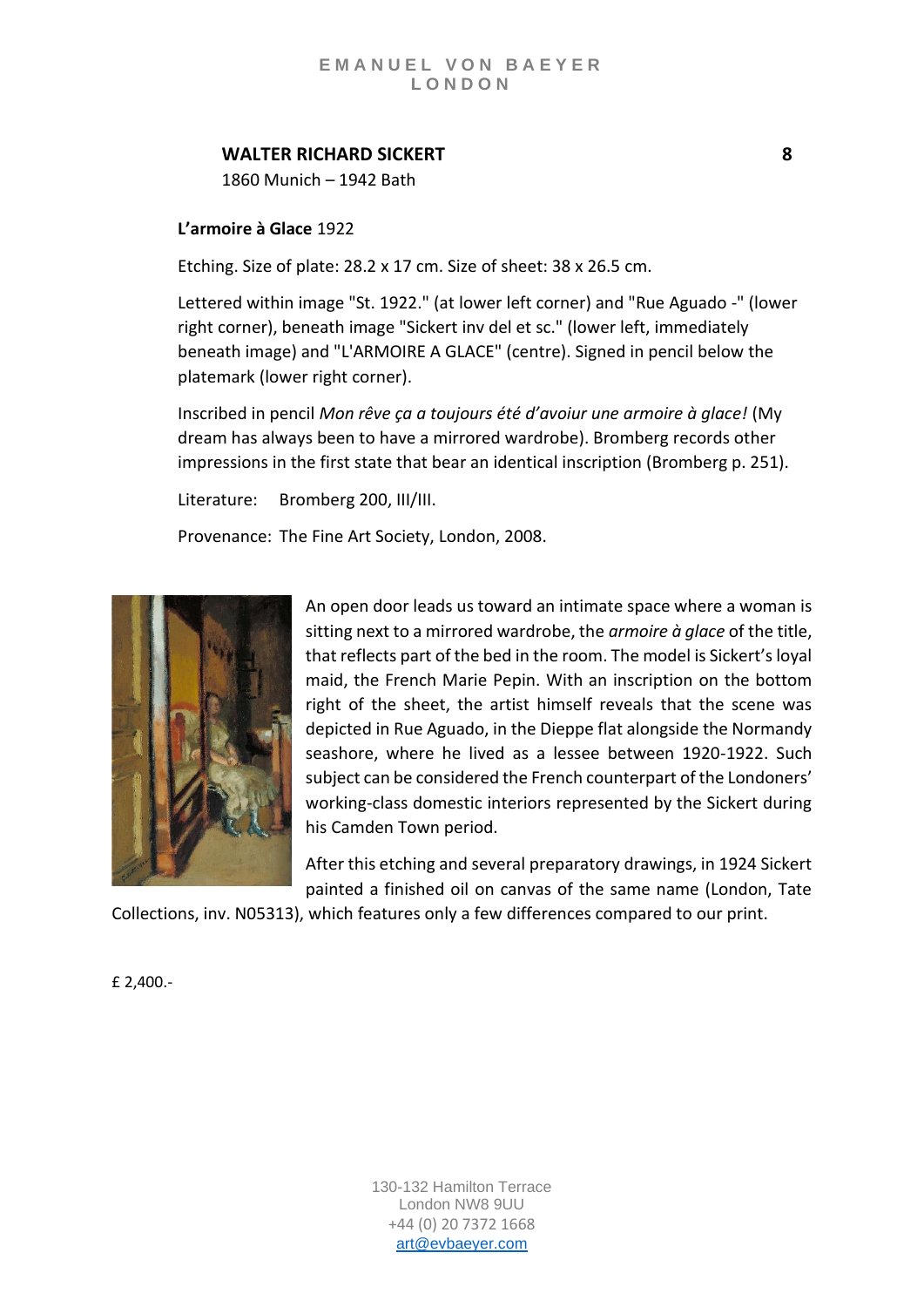# **JAMES ABBOTT MCNEILL WHISTLER 9**

1834 Lowell, MA – 1903 London

### **Sketch after Cecil Lawson's 'Swan and Iris'** 1882

Etching and drypoint in brown ink. Size of plate: 13.4 x 8.3 cm. Size of sheet: 31.5 x 23 cm.

Literature: Kennedy 241; Mansfield 238; Glasgow 247 VI/VI.

Aside from the edition of Cecil Lawson, a Memoir (London, 1883) by E. W. Gosse.

'It is evident that Mr. Whistler and the Japanese were engaging [Lawson's] thoughts about this time [...]. The same tendency is visible in an extremely fine composition which he never finished, a swan startled under Old Battersea Bridge [...]. Of this Mr. Whistler has very kindly made an etching for the present memoir.' (Gosse, p. 21-23).

The print is after an unfinished painting by Cecil Gordon Lawson (1851-1882), Whistler's brother-in-law. The copper plate is lost.

£ 1,800.-